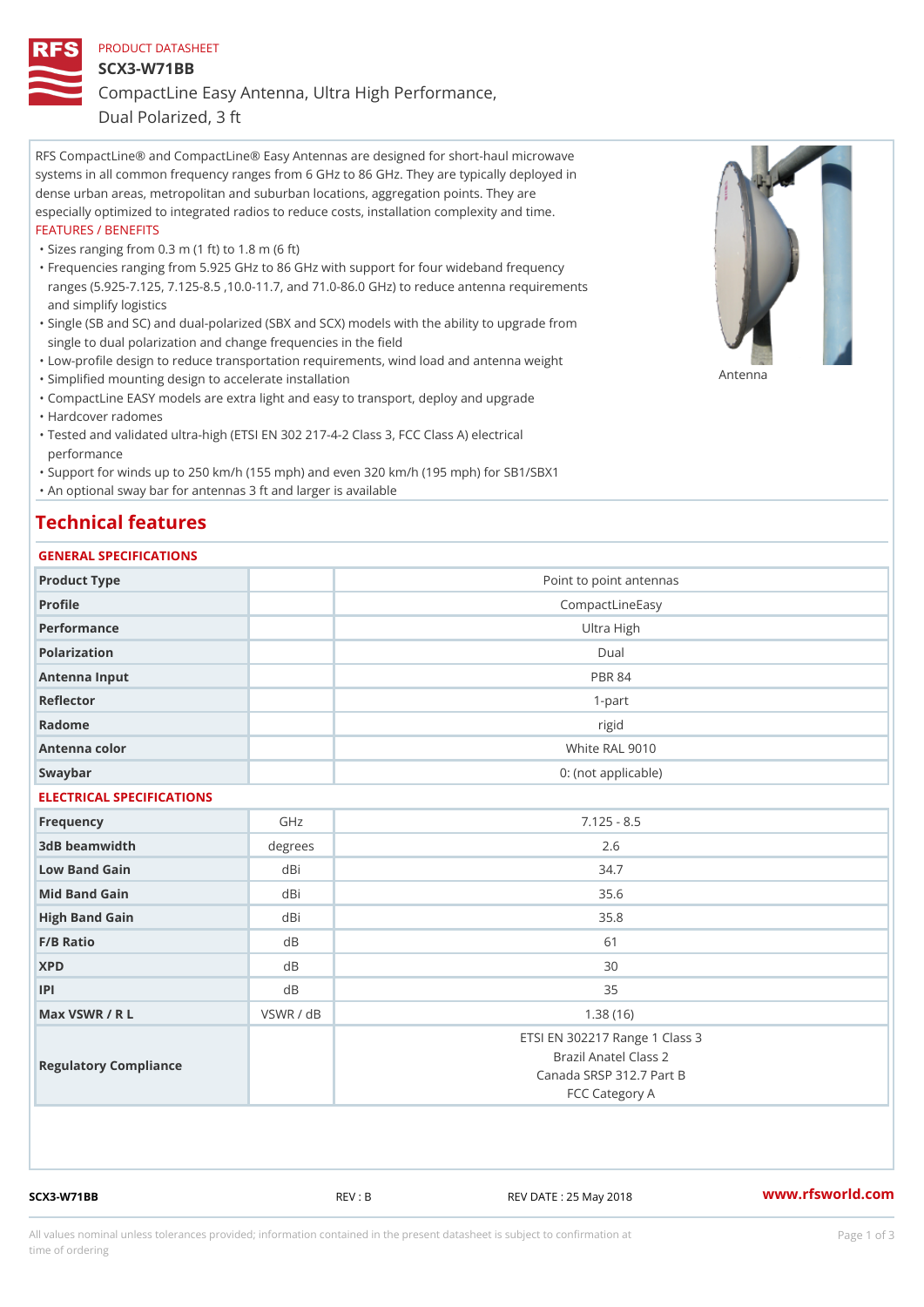## PRODUCT DATASHEET SCX3-W71BB CompactLine Easy Antenna, Ultra High Performance, Dual Polarized, 3 ft

| MECHANICAL SPECIFICATIONS                                                                                   |              |                                                   |
|-------------------------------------------------------------------------------------------------------------|--------------|---------------------------------------------------|
| Diameter                                                                                                    | ft $(m)$     | 3(0.9)                                            |
| Elevation Adjustment                                                                                        | degrees      | ± 15                                              |
| Azimuth Adjustment                                                                                          | degrees      | ± 15                                              |
| Polarization Adjustment                                                                                     | degrees      | ± 5                                               |
| Mounting Pipe Diameter<br>minimum                                                                           | $mm$ (in)    | 89 (3.5)                                          |
| Mounting Pipe Diameter<br>maximum                                                                           | $mm$ (in)    | 114(4.5)                                          |
| Approximate Weight                                                                                          | kg (lb)      | 18(40)                                            |
| Survival Windspeed                                                                                          | $km/h$ (mph) | 252 (155)                                         |
| Operational Windspeed                                                                                       | $km/h$ (mph) | 180 (112)                                         |
| <b>STRUCTURE</b>                                                                                            |              |                                                   |
| Radome Material                                                                                             |              | rigid                                             |
| FURTHER ACCESSORIES                                                                                         |              |                                                   |
| optional Swaybar                                                                                            |              | 1: SMA-SK-3 (1.35 m x Ø33 mm)                     |
| Further Accessories                                                                                         |              | SMA-SKO-UNIVERSAL : Universal sway bar fixation l |
| MOUNTOUTLINE                                                                                                |              |                                                   |
| m m<br>$Dimension_A$<br>(in)                                                                                |              | 999 (39.33)                                       |
| m m<br>$Dimension_B$<br>(in)                                                                                |              | 375 (15)                                          |
| m m<br>$Dimension_C$<br>(in)                                                                                |              | 56(2.2)                                           |
| $Dim_D - D -$<br>m m<br>89mm (3.5_in) Pi(pine                                                               |              | 379.5(14.9)                                       |
| $Dim_D - D -$<br>m m<br>$114$ m m $(4.5$ _ ir ) $\sqrt{$ imp $\ge$                                          |              | 392 (15.5)                                        |
| m m<br>$Dimension$ = E<br>(in)                                                                              |              | 79 (3)                                            |
| m m<br>$Dimen sion_F$<br>(in)                                                                               |              | 182(7)                                            |
| WINDLOAD                                                                                                    |              |                                                   |
| Fs Side force<br>$max.$ @<br>survival wind (1b)<br>speed                                                    | 1951 (326)   |                                                   |
| Fa Axial force<br>$max.$ @<br>survival $w \nmid N$ ( $ b$ )<br>speed                                        |              | 2930 (659)                                        |
| M Torque<br>$maximum$ @<br>N <sub>m</sub><br>survival wind<br>$\dagger$ t)<br>l b<br>speed Nm (ft<br>$1b$ ) |              | 1213 (895)                                        |

SCX3-W71BB REV : B REV : REV DATE : 25 May 2018 WWW.rfsworld.com